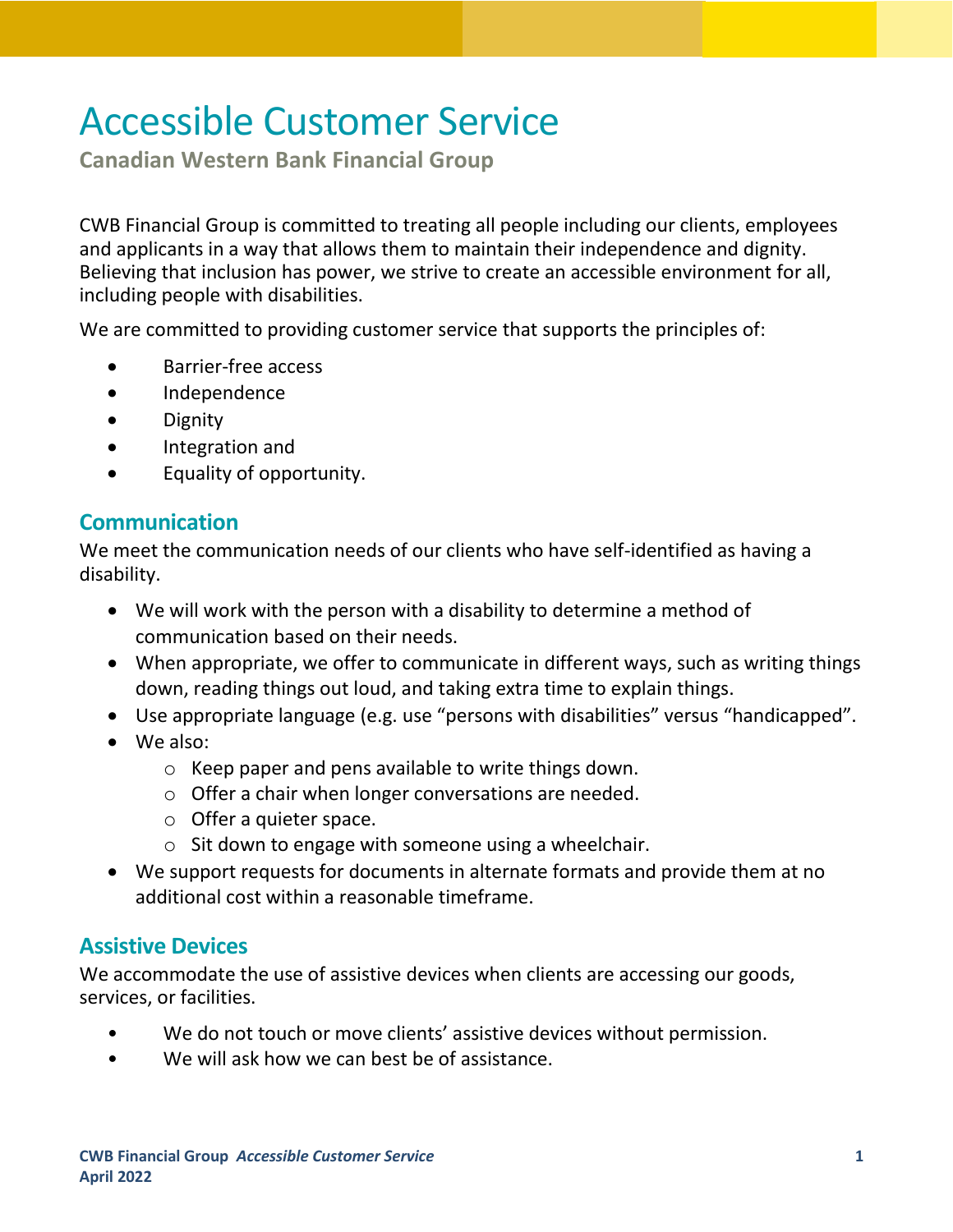#### **Support Persons**

We welcome support persons. Clients with a disability who are accompanied by a support person will have access to that support person while on our premises in areas a client would usually require access.

- We address the client not the support person, unless requested by the client to do otherwise.
- We make space for support persons on-site and ensure clients always have access to their support persons.
- We allow support person, if requested by the client, to attend meetings
- We may request permission from the client to discuss confidential account information in front of support person.
- As necessary, we ensure the client and support person understands that the support person is there to accompany the client and therefore cannot direct or act for the client.

#### **Service Animals**

We allow service animals on our premises in areas a client would usually require access.

- We treat a service animal as a working animal.
- We do not distract a service animal from its job by petting, feeding, or playing with it, unless given permission by the person with the service animal to do so.
- The client with a service animal is responsible for the care and control of the service animal.

## **Notice of Service Disruptions**

We let the public know when and why an accessibility feature is temporarily unavailable, how long it will be unavailable, and other ways to access our goods and services.

- If requested, we work with the client to find other ways to provide goods and services.
- We let the public know about disruptions in the following ways:
	- o Posted at our building entrance, service reception desk and/or in high traffic areas.
	- o Through employees.
	- o Posted on the website, if appropriate.